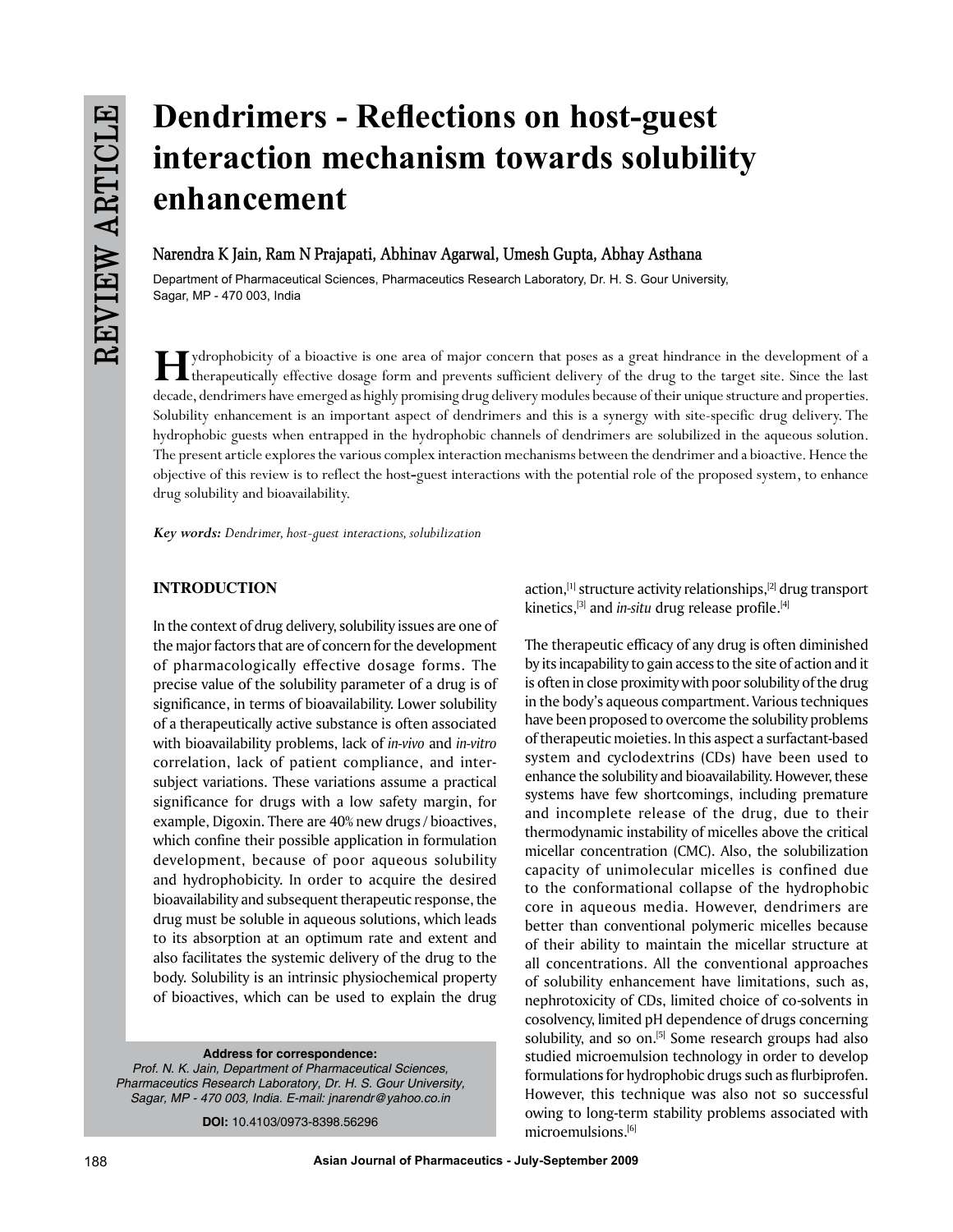To achieve good bioavailability, advances are being made with innovations in nanotechnology. Dendrimers are novel, synthetic, three-dimensional, highly branched, monodisperse, globular, nanopolymeric configurations, synthesized by repetitive sequence of reaction steps, giving a precise branching structure, having precisely placed functional groups.<sup>[7]</sup> These unique novel materials have emerged as potential drug delivery devices and a number of applications of dendrimers in the biomedical field have been reported, a major contribution being in the field of solubility enhancement.[8]

Dendrimers are one of the most researched macromolecules of recent times. Emergence of dendrimers was a phenomenon in the bulk of the published work in the last decade and has received much attention as controllable nanoscale vehicles. Polyamidoamine (PAMAM) and Polypropylene imine (PPI) dendrimers have been extensively explored for their role in drug delivery, and more importantly, are commercially available. Dendrimers are composed of a hydrophobic core and hydrophilic exterior functional moieties and hence they resemble the micellar architecture.<sup>[9]</sup> The groups present in the inner channels of dendrimers are called endo-receptors and those present on the surface are called exo-receptors<sup>[10]</sup> [Figure 1]. The hydrophobic core of the dendrimers imbibes them with the ability to encapsulate and carry hydrophobic guest moieties within their interior core. Hydrophilic terminal moieties of dendrimers make them soluble in aqueous and other polar media, while the core can solubilize hydrophobic small molecules without fear of change in their hydrophobic area. The solubilization process is normally reversible and the guest molecules are free to diffuse out of the micelles under favorable conditions. Owing to this reason, dendrimers can be of immense use for drug delivery. The utility of dendrimers has been explored as solubilizing agents. Several types of host-guest interactions have been involved in encapsulating the guest molecules within the core and the solubilization process.

In light of the above background and the potential upcoming role of the proposed dendrimers in enhancing drug solubility and bioavailability, this review explores the host-guest interactions and critically examines the postulated mechanisms of drug/hydrophobe-dendrimer interactions.

#### **Host-guest interaction**

The mechanisms for the host-guest interaction can be broadly grouped into two main classes: (a) covalent binding, in which the guest molecule forms a chemically bonded conjugate (involving hydrophobic interactions, physical entrapment, hydrogen bonding, or electrostatic bonding either alone or in combination with these methods), and (b) non-covalent binding, in which the guest physically interacts with the dendritic architecture<sup>[11,12]</sup> [Figure 2, Table 1].

#### **Hydrophobic interaction**

A hydrophobic interaction has been predicted to be a major mechanism involved in the interaction of a hydrophobic core of dendrimer with hydrophobic solute/drug molecules. A hydrophobic drug would be expected to associate with a dendrimer core to achieve maximum contact with its hydrophobic domain. Newkome *et al*., were the first to report this type of interaction in dendrimers, to solubilize hydrophobic solutes in aqueous media. The dendritic micelles consisted of a hydrophobic core (apolar core) derived from an alcohol unit and outer functionalities comprised of tetra methyl ammonium carboxylate ions. The system was found to enhance, by four times, the aqueous solubilities of hydrophobic solutes such as naphthalene and diphenylhexatriene.[13]

Naylor *et al*., investigated the hydrophobic interior binding properties of PAMAM dendrimers with methyl ester groups of acetyl salicylic acid and 2, 4 di chlorophenoxy acetic acid, and predicted that a similar mechanism was responsible for the increased solubility of the drug.[14]



Liu *et al*. reported that the hydrophobic model drug indomethacin was encapsulated in the hydrophobic core of the dendritic micelles and the drug could be released

**Figure 1:** Structure of a typical dendrimer **Figure 2:** Dendrimers: As mediators for solubility enhancement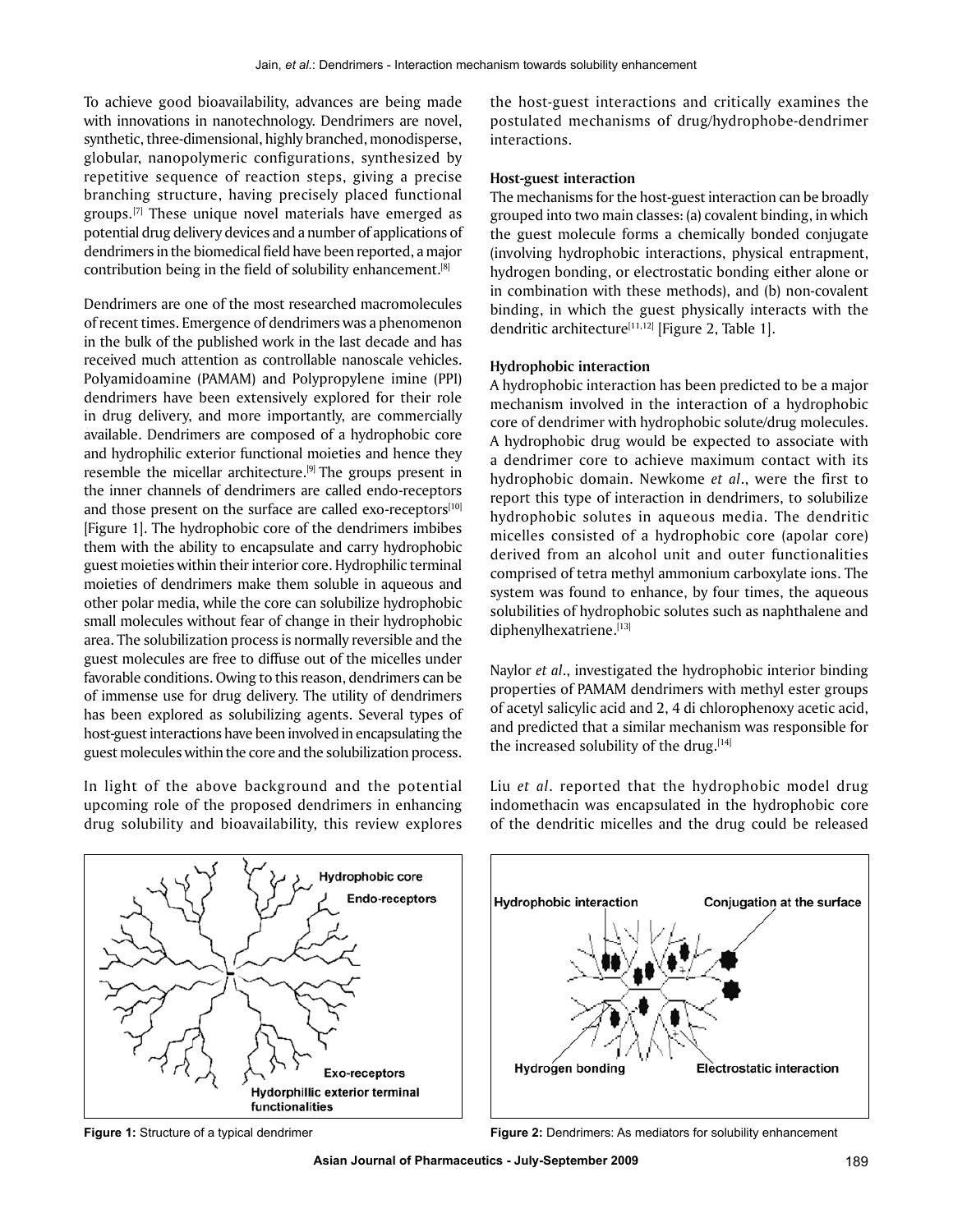**Table 1: Various mechanisms of solubility enhancement**

| <b>Type of interaction</b>            | <b>Dendritic system</b>             | <b>Reference</b>              |
|---------------------------------------|-------------------------------------|-------------------------------|
| <b>Hydrophobic</b>                    | Dendritic micelles                  | Newkome et al., 1991          |
|                                       | <b>PAMAM</b>                        | Naylor et al., 1989           |
|                                       | Dendritic micelles                  | Liu et al., 2000              |
|                                       | Polyaryl ether dendrimer            | Hawker et al., 1993           |
|                                       | <b>PAMAM</b>                        | D'Emanuele et al., 2004       |
|                                       | <b>PAMAM</b>                        | Pistolis et al., 199          |
|                                       | <b>Ester terminated PAMAM</b>       | Beezer et al., 2003           |
| Physically locked in guest            | PPI based dendrimer box             | Jansen et al., 1995           |
|                                       | <b>Ester terminated PAMAM</b>       | Prieto et al., 2006           |
|                                       | -OH-terminated PAMAM                | Beezer et al., 2003           |
|                                       | -OH-terminated PAMAM and G4.5-PAMAM | Chauhan et al., 2003          |
|                                       | NH2-terminated PAMAM                | Wiwattanapatapee et al., 1999 |
| Hydrophobic and hydrogen bonding      | Conjugated G3-NH2 PAMAM             | Yang et al., 2004             |
| Hydrophobic and hydrogen bonding      | Mannosylated PPI dendrimer          | Vijay Kumar et al., 2006      |
| Hydrogen bonding                      | <b>PAMAM</b>                        | Yiyun et al., 2005            |
| Hydrogen bonding                      | <b>PAMAM</b>                        | Devarakonda et al., 2004      |
|                                       | <b>PAMAM</b>                        | Santo et al., 1999            |
| Electrostatic interaction             | <b>PAMAM</b>                        | Milhem et al., 2000           |
|                                       | Amphiphilic PAMAM                   | Baars et al., 2000            |
|                                       | <b>PAMAM</b>                        | Kohle <i>et al.</i> , 2003    |
|                                       | G4-NH2 PAMAM                        | Chauhan et al., 2004          |
|                                       | <b>PAMAM</b>                        | Namazi et al., 2005           |
|                                       | <b>PAMAM</b>                        | Asthana et al., 2005          |
|                                       | G0-PAMAM                            | Najlah et al., 2006           |
| Electrostatic and hydrogen bonding    | G4-PAMAM                            | Yiyun et al., 2005            |
| conjugation                           | <b>G4-OH PAMAM</b>                  | Kolhe et al., 2006            |
|                                       | Acetylated and hydroxyl PAMAM       | Patri et al., 2005            |
|                                       | Cyclic core dendritic polymer       | Zhuo <i>et al.</i> , 1999     |
| Electrostatic entrapment              | Positively charged PAMAM            | Khopade et al., 2002          |
| Hydrophobic interaction with liposome | Partial dendrimer or dendron        | Purohit et al., 2001          |
| Electrostatic and H-bonding           | Dendriosomes                        | Al-Jamal et al., 2003         |
| Encapsulation                         | <b>PEGyated PAMAM</b>               | Kojima et al., 2000           |
|                                       | Peptide based PAMAM                 | Bhadra et al., 2003           |
|                                       | PEGylated lysine-based dendrimer    | Bhadra et al., 2005           |

slowly in a sustained manner. The results showed that about nine to ten indomethacin molecules were loaded per dendrimer. It was indicated that the proposed system could be of potential application in controlled release delivery of the drug. The authors suggested that dendritic micelles were capable of enhancing the solubility and encapsulation of indomethacin.[9]

Hawker *et al.*, used a polyaryl ether dendrimer to solubilize a range of polycyclic compounds in aqueous media. Solubility enhancement was proposed to occur due to  $\pi - \pi$  interactions. The authors also observed a linear relationship between solubilizing the capacity of the dendrimer and the amount of pyrene solubilized. The solubilization efficiency was comparable to that of sodium lauryl sulfate (SLS) micelles. Although the dendritic system could solubilize as low as  $5 \times 10^{-7}$  mol/L concentrations of pyrene, SLS required its critical micelle concentration (CMC), that is,  $(8.1 \times 10^{-3} \text{ mol/L of pyrene})$ . One molecule of dendrimer was able to solubilize approximately 0.45 molecules of pyrene.[15]

D'Emanuele *et al.*, recently reported solubility and bioavailability improvement of propranolol using PAMAM dendrimers. Poor water solubility and p-glycoprotein efflux transport mechanism were considered responsible for poor oral bioavailability of propanolol. Its aqueous solubility was significantly increased by about 106-fold using G3.0-PAMAM dendrimers. Dendrimers were hypothesized to be contributing to the manner of bypassing an efflux transporter, rather than inactivating it, and the increased solubility invariably improved the oral bioavailability. The efflux transporter inhibitors did not affect permeation of the dendrimer-propranolol complex, which supported the system to bypass the efflux transporter rather than block it.[16]

Pistolis *et al.*, postulated the hydrophobic binding of pyrene with terminal functionalities of PAMAM dendrimers. The aqueous solubility of pyrene was increased 10-fold  $(8.0 \times 10^{-7}$  M to  $7.6 \times 10^{-6}$  M).<sup>[17]</sup> In another attempt Kumar *et al*, developed mannosylated PPI dendrimer for delivery of rifampicin. The authors observed that rifampicin solubility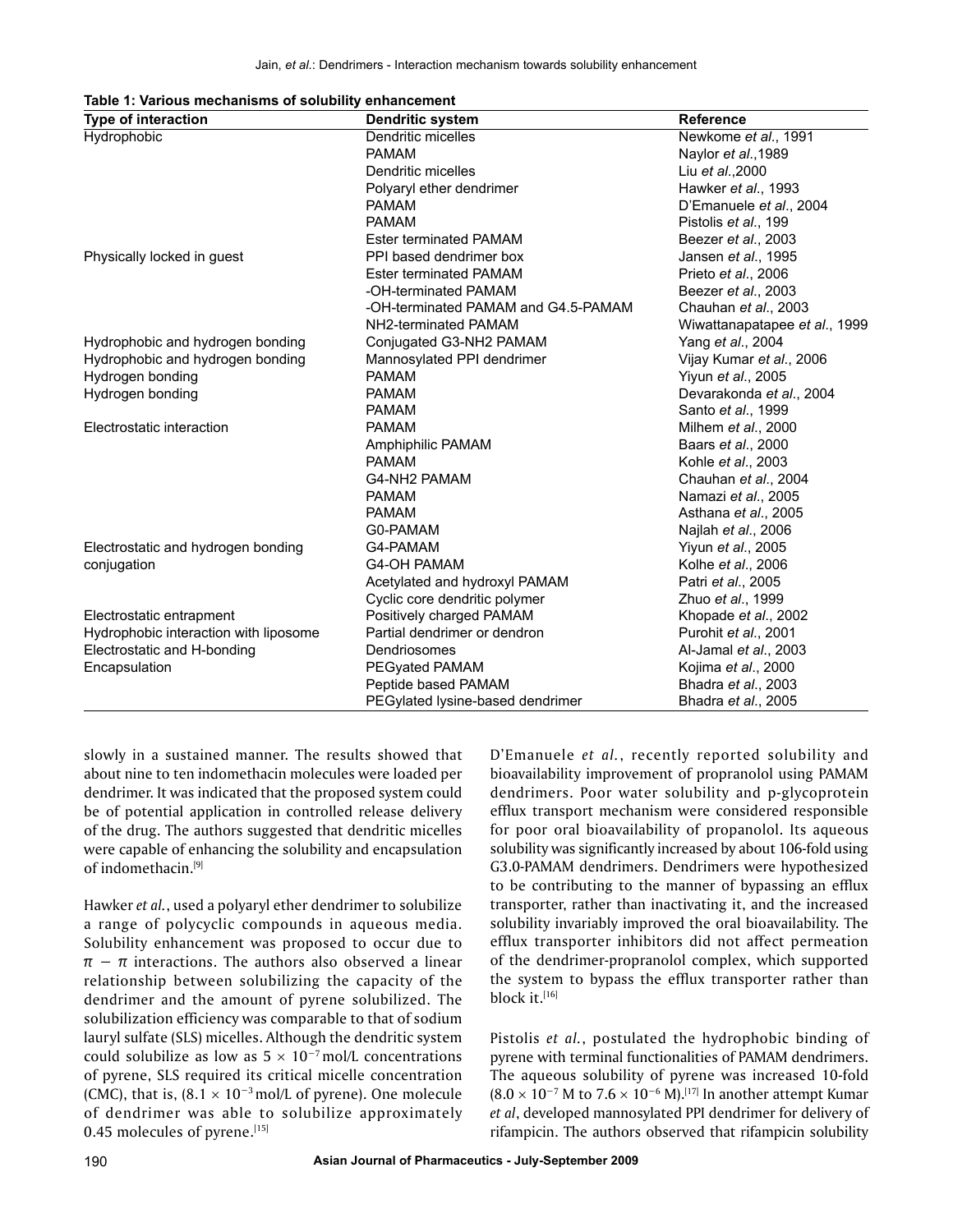was enhanced owing to hydrophobic interaction with the dendritic core. The work was performed in our laboratory.<sup>[18]</sup>

#### **Physical locking for encapsulation**

In this type of interaction the guest molecules (like hydrophobic drugs, etc.) get physically entrapped within the internal cavities of the host molecule, that is, dendrimers. The concept of the 'dendritic box' developed by Jansen *et al.*, 1994, conceives the mechanism of the physical entrapment of a guest molecule within the internal architecture of the dendritic box, and this has been explored during their formulation process, while entrapping the guest molecules in these boxes. The diffusion of guest molecules out of the dense surface shell of the boxes is prevented even during solvent extraction; sonication, and heating phenomena and the guest molecules can be released from the core of the dendritic box when the 'dense outer shell' is disrupted.<sup>[19]</sup>

The authors synthesized the dendritic boxes based on PPI dendrimers. The rigid shell was constructed through modification of outer amine functionalities of the PPI by the N-hydroxy succinimide ester of a tertiary butyloxy carbonyl (t-Boc).  ${}^{1}H;{}^{13}C$  NMR, infrared, ultraviolet, and circular dichroism spectroscopy were used for structure elucidation of the modified dendrimers. The size of the fifth generation dendritic box was found to be 5nm. Dendritic boxes encapsulated a large variety of dye molecules into their internal cavities, for example, Eriochrome black T; 7, 7, 8, 8-tetra cyanoquinodimethane (TCNQ) and Rose Bengal. It was found that Eriochrome black T displayed an increased solubility profile and its diffusion out of the box was unmeasurably slow due to close packing of the shell. In case of Rose Bengal one molecule was encapsulated per box. Moreover, the authors also proposed that the potential application with these systems might be in the studies concerning, photochemistry and photophysics of isolated molecules in a well-defined cage.<sup>[20]</sup>

In another approach, Esfand and Tomalia, studied the varying drug release profile of guest molecules from Dendrilock™, in which the terminal functionality of PAMAM dendrimers was modified as a congested dense outer shell. Guest molecules were captured within the Dendrilock™ and led to a slow release of guest molecules, yet, low generation dendrimer Dendripores<sup>™</sup>, with a less close packed surface, displayed time-dependent release of guest molecules.[21]

#### **Hydrogen bonding interaction**

Hydrogen bonding interactions are possible between guest molecules and suitable surface functional groups of dendritic micelles or the core. Hydrogen bonding or hydrogen bridge interactions are due to the small size of the hydrogen atom on both components and its large electrostatic field, which led to the movement toward the electrostatic atom. Hydrogen bonding interactions are ubiquitous in biological systems.

Newkome *et al.*, reported hydrogen-bonding interactions between the dendritic host and the guest molecules, such as, glutarimide and barbituric acid.[22] Furthermore, recently Prieto *et al.*, designed two dendrimer complexes with amine- and ester-terminated functionalities, namely, sulfadiazine-4.0G and Sulfadiazine-4.5G complexes, as potential candidates for antitoxoplasmic therapy. Two different mechanisms for solubility enhancement were pointed out by these dendrimers having amine- and ester-terminated functional groups. It was found that the solubility of sulfadiazine was increased linearly with increasing the dendrimer concentration. The proposed mechanism for interaction with ester-terminated dendrimers was hydrogen bonding, whereas, electrostatic interaction was a major mechanism for solubilization with amine terminated dendrimers.[23]

Beezer *et al.*, [5] and Twyman *et al.*, [24] synthesized hydroxyl-terminated dendrimers by reaction between ester-terminated PAMAM dendrimers and TRIS (tris hydroxymethylamino methane). The complex formation between the carboxyl groups of benzoic acid and internal tertiary nitrogens of the dendrimer was suggested to be due to hydrophobic and hydrogen binding. The authors concluded that solubility enhancement was possibly due to the ion pair formation between the acidic hydrophobe and tertiary nitrogens of the dendrimers. The internal tertiary nitrogens were strongly basic (pKa  $\sim$ 9.5), and hence involved in deprotonating the acidic guest molecules and this aptly increased the ability of the carboxylate or phenolate counter ions, to bind with the quaternized nitrogen dendritic cavities.

The role of dendritic architecture with uniformly positioned functionalities for the solubility enhancement of a hydrophobe has been reported by Chauhan *et al.* The phase solubility of indomethacin was examined using  $4.0$ G-NH<sub>2</sub>, 4.0G-OH, and 4.5G-ester terminated PAMAM dendrimers. The authors suggested that hydrogen bonding was the possible mechanism by which G4-OH dendrimer exerted its solubilizing effect and improved the bioavailability of indomethacin in transdermal drug delivery applications.<sup>[25]</sup>

In another attempt, Wiwattanapatapee *et al.*, examined the solubility enhancement of the poorly water-soluble drug piroxicam. In this study, the pyroxicam molecules were complexed within the  $3.0$  G-NH<sub>2</sub> dendrimer by hydrogen bonding or electrostatic complexation. It was also reported that piroxicam molecules were not electrostatically complexed by 2.5G-carboxylated dendrimer due to similar charge on the compounds. Solubility enhancement of piroxicam might be the consequence of increase in the pH of the solution by the highly basic dendrimer.[26]

Yang *etal.*, prepared a series of PEG-polyamidoamine unimolecular dendritic micelles by the conjugation of polyethylene glycol (PEG) of different molecular weights (750, 2000, and 5000) with 3.0 G-NH<sub>2</sub> terminated PAMAM dendrimers. It was found that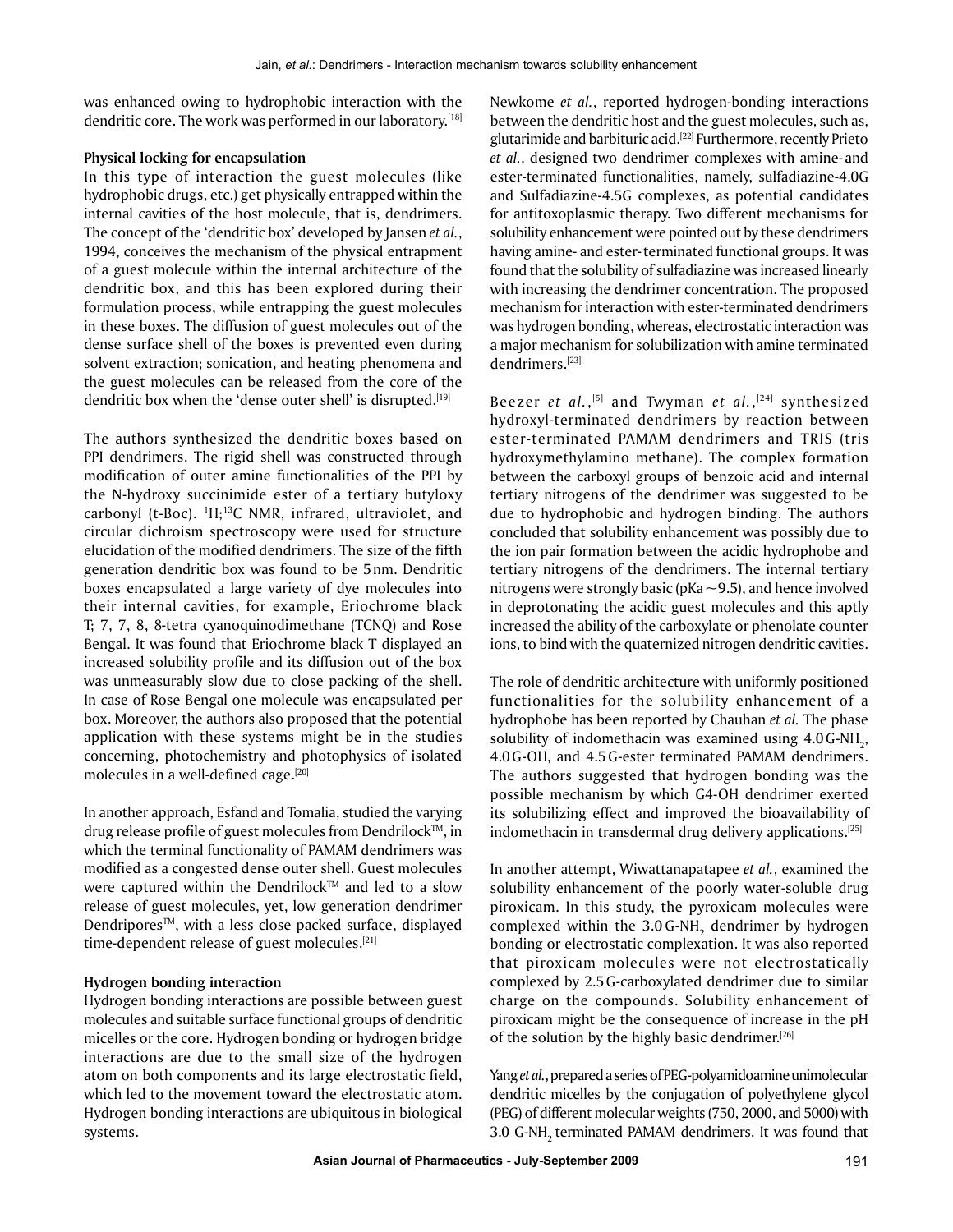three mechanisms, that is, hydrophobic interaction between hydrogen bonding and acid base interaction were involved in increasing the solubility of pyrene. PEG arm length also played an important role in the solubility of the hydrophobe because an increase in arm length of PEG increased the steric hindrance in the coupling reaction. PEG 5000 with increased length of the PEG chain dendrimer displayed less solubility than PEG 2000 dendrimer, owing to its shell disruption caused by interpenetration of individual micelles adjacent to each other. The PEG-2000 dendrimer displayed a higher capability of solubility enhancement of pyrene as compared to PEG-750 dendrimer because of a thick network of PEG chains at the dendrimer surface and a longer arm length.<sup>[27]</sup>

Very recently Kumar *et al.*, explored the potential of mannosylated PPI dendrimer for selective delivery of an anti-tubercular drug, rifampcin, to alveolar macrophages. Hydrogen bonding and hydrophobic interactions were the mechanisms by which the dendrimer complexed with rifampcin and the aqueous solubility increased two-folds. PPI of 5.0 G displayed higher aqueous solubility of rifampcin as compared to mannosylated PPI dendrimer. The authors suggested that it was possibly the increase in the steric hindrance on the surface of the mannosylated dendrimer that reduced the molecular gap present in the dendrimer. Deprotonation of hydroxyl groups present on the surface of the mannosylated dendrimer might also be the reason. Solubility enhancement of rifampcin was increased to a lesser extent because the protanoated/deporonated state of the dendrimer was one of the most important factors to affect the solubility of hydrophobes.<sup>[18]</sup>

Yiyun and Tongwen, used 1.0 G, 2.0 G, 3.0 G, and 4.0 G PAMAM dendrimers for solubilization of a water insoluble hydrophobe, nicotinic acid. It was proposed that hydrogen bonding between the tertiary amines of PAMAM dendrimers and hydrogen of pyridine moiety of nicotinic acid could be the possible mechanism for solubility enhancement. The authors pointed out that generation size, pH of the solution, concentration of the dendrimer, and surface area played a significant role in the nicotinic acid solubility.<sup>[28]</sup>

Devarakonda *et al.*, employed different generations of PAMAM dendrimers for solubility enhancement of a calcium channel blocking agent, nifedipine. Primary amines on the surface and tertiary amines in the internal cavities of the dendrimer could act as donors and acceptors of the hydrogen atom. Covalently bonded hydrogen with nitrogen in the dihydropyridine moiety of nifedipine could act as a hydrogen bond donor. Hydrogen bonding between primary nitrogen atoms on the dendrimer surface and hydrogen atom of nifedipine could be a major mechanism responsible for solubility enhancement. The authors also found that generation size, surface group, and pH of the medium significantly influenced the solubility of nifedipine. Ester-terminated PAMAM dendrimers were protonated to a lesser degree as compared to amine-terminated PAMAM dendrimers at pH 7.0. Hence, deprotonated tertiary amines in dendritic cavities were more available for hydrogen bonding with nifedipine and the aqueous solubility of drug was enhanced more in the case of ester-terminated PAMAM dendrimers. Both amine-and ester-terminated PAMAM dendrimers showed Higuchi  $A<sub>L</sub>$  type of solubility profile at pH 4.0 and pH 10 values. Solubility of nifedipine increased in the following order 2.5 G  $>$  3.0 G  $>$  1.5 G  $>$  2.0 G  $>$  0.5 G  $<$  1.0 G  $<$  0.0 G. At pH 7.0, it was suggested that the proposed system offered designing the dendrimers as pH-dependent controlled release delivery systems.[29] Santo *et al.*, devised PAMAM dendrimers by hydrogen-bonding interaction of various biological molecules such as pyridine and trimethadione.<sup>[30]</sup>

## **Electrostatic interaction**

Solubility enhancement was explored on the basis of electrostatic bonding of both the positively charged primary amines and tertiary amines of dendrimers, with negatively charged hydrophobes. It is one of the major interaction mechanisms between host and guest moieties in solubilization.

Studies by Milhem *et al.*, using an aqueous solution of 4.0G PAMAM dendrimers and sodium dodecyl sulfate (SDS) showed that electrostatic interaction between hydrophobe and dendrimer was the major responsible mechanism for solubility enhancement. It was found that electrostatic bonding could result between the amine groups of the dendrimer and the carboxyl groups of ibuprofen at pH 10. The solubility of ibuprofen in the dendrimer solution was directly proportional to the dendrimer concentration and inversely proportional to the temperature. At pH 2, there were fewer chances that the ibuprofen molecules would interact electrostatically because its molecules remained in a unionization state.[31]

Electrostatic interaction of benzoic acid or salicylic acid with amphiphilic PAMAM dendrimer was demonstrated by Baars *et al.* Evidence of electrostatic bonding was monitored by 1 <sup>1</sup>HNMR spectroscopy. The host-guest complexes were stable and considered as potential drug delivery systems.<sup>[32]</sup>

Kohle *et al.*, investigated the complex formation ability of PAMAM dendrimers with ibuprofen. These drug dendrimer complexes were stable and efficacious in deionized water and methanol over a period of eight hours. The mechanism of a complex formation was ionic interaction between the surface amino groups of G4 PAMAM and the carboxyl groups of ibuprofen molecules. It was reported that 32 and 78 drug molecules were incorporated per G3 and G4 PAMAM molecule, respectively. However, 24 drug molecules were encapsulated with hydroxyl terminated hyper-branched polyol. Drug dendrimer complexes followed a slow release pattern in RPMI 1640 culture medium. This result could be due to a high degree of ionic interaction and salt concentration.<sup>[33]</sup>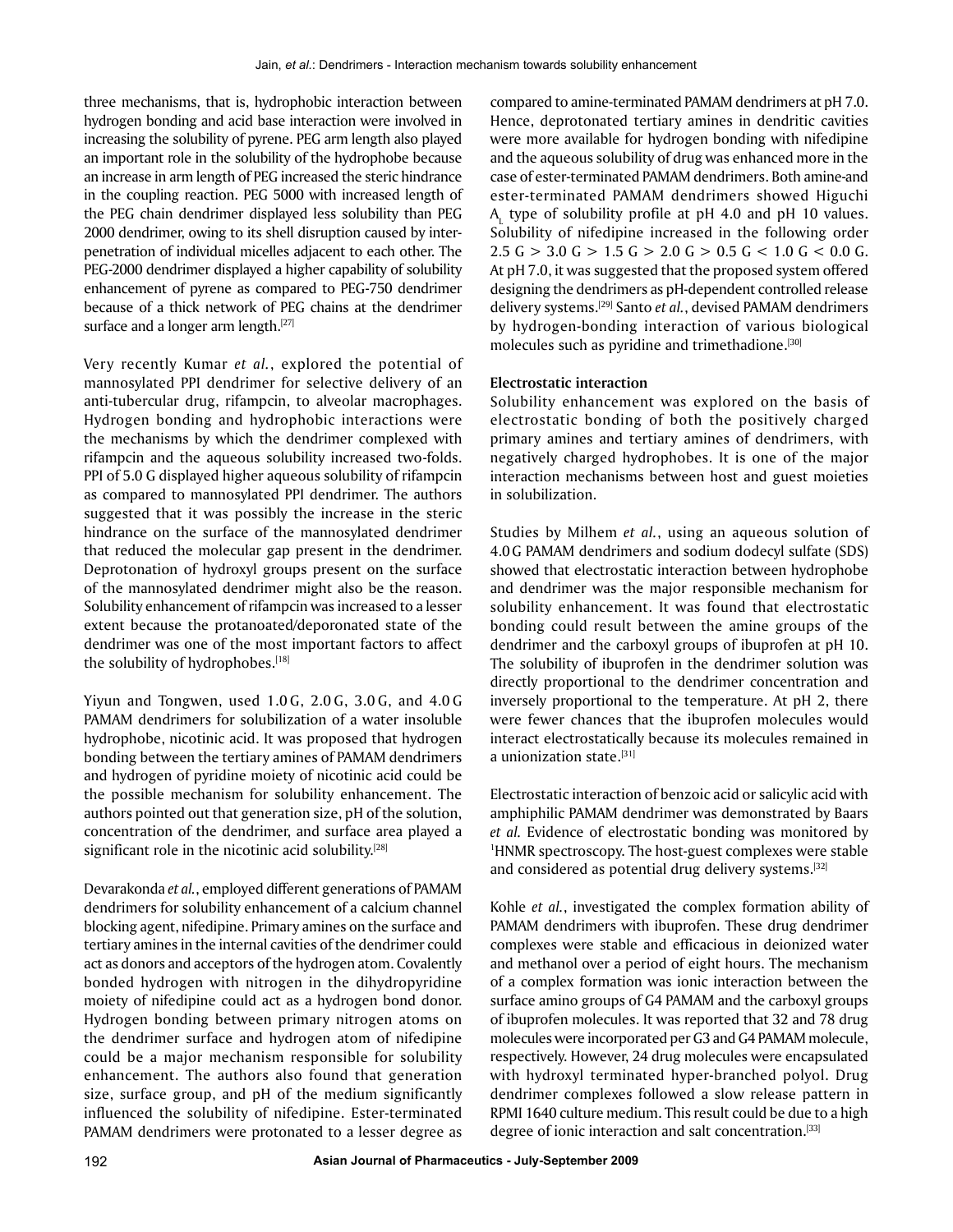Chauhan *et al.*, explained solubility enhancement of poorly water-soluble drug indomethacin. The effect of three different PAMAM dendrimers on the aqueous solubility of indomethacin and the bioavailability improvement was investigated. Authors used  $\textsf{G4.0-NH}_{\text{\tiny{2}}}$ ,  $\textsf{G4.0-OH},$  and  $\textsf{G4.5}$   $\textsf{PAMAM}$ dendrimers and found the order of solubility enhancement of indomethacin as  $G4.0\text{-}NH_{2} > G4.0\text{-}OH > G4.5$ . It was noticed that with amine terminated dendrimers the solubility was enhanced on the basis of electrostatic interactions between the carboxyl group of indomethacin and the amino groups of the dendrimer. In case of G4.5 PAMAM and G4-OH PAMAM the proposed mechanism was molecular encapsulation and hydrogen bonding, respectively. Ionization of primary and tertiary nitrogen was more at  $pH \sim 4.5$  than at  $pH 7.0$  and least at pH 10.5 because - NH<sub>2</sub> and  $>$  N- have pKa values of 7.9 and 6.5, respectively. Indomethacin (pKa $\sim$ 4.5) was 50 and 99.7% ionized at pH 7.0 and 4.5, respectively. Therefore, electrostatic interactions could be held responsible for increasing the indomethacin solubility at the respective pH values. From this study with dendritic polymers it could be concluded that the proposed system displayed better drug- targeting efficiency to the arthritic regions with sustained drug delivery.[34]

Namazi and Adeli synthesized biocompatible G1.0, G2.0, and G3.0 dendrimers using PEG 600 as the core and citric acid as a branching unit. These triblock dendrimers have been successfully explored for the solubilization of various hydrophobes such as 5-amino salicylic acid (5-ASA), pyridine, mefenamic acid, and diclofenac**.** The role of dendrimers in the aqueous solubility of hydrophobes could be explored by electrostatic interactions. The electrostatic host-guest interaction was demonstrated by <sup>1</sup>HNMR studies and these versatile polymeric complexes were stable up to 10 months.<sup>[35]</sup>

Asthana *et al.*, highlighted the controlled site-specific delivery of flurbiprofen using the G4-PAMAM dendrimer. It was observed that the solubility of flurbiprofen in the G4-PAMAM solution increased linearly with an increase in dendrimer concentration. FTIR spectroscopy of drug dendrimer complex demonstrated the electrostatic bonding between the carboxyl group of flurbiprofen and the amino groups of the dendrimer. This proposed system was revealed to be effective in increasing the solubility and bioavailability of flurbiprofen.<sup>[36]</sup>

Najlah *et al.*, recently reported an electrostatic interaction of a poorly aqueous soluble drug naproxen with the G0 PAMAM dendrimer. Authors disclosed that drug dendrimer complexes were stable at pH 1.2, 7.4, and 8.5. These complexes were verified by the HPLC method and it was concluded that conjugates were able to solubilize and improve the bioavailability of naproxen.[37]

The ability of the G4-NH $_{\rm _2}$ PAMAM dendrimer to interact with the hydrophobic guest molecule was demonstrated by Yiyun and Tongwen. The aqueous solubility problem was overcome

by this attempt. It was pointed out that electrostatic interactions as well as hydrogen bonding involved between the surface amino groups of the G4.0-NH<sub>2</sub> and the carboxyl group of the nicotinic acid were the possible mechanisms for solubility enhancement and the solubility increased in a linear manner with an increase in the dendrimer concentration.[38]

### **Drug-dendrimer conjugation**

In addition to enhancing the solubility of a biopharmaceutical substance, drug dendrimer conjugation offers the drug, opportunities for controlled delivery of bioactives. Kolhe *et al.*, conjugated ibuprofen with the G4-OH PAMAM dendrimer via the ester bond. These conjugates yielded a high drug payload via the ester bond formation between the carboxyl group of ibuprofen and hydroxyl group of dendrimers. Up to 58 ibuprofen molecules were covalently conjugated with one G4.0-OH molecule upon conjugation to this dendrimer, and the carrier system showed an enhanced intracellular delivery. Also the conjugates of the analgesic agent could be utilized for site-specific targeting by attaching antibodies and ligands.[39]

Patri *et al.*, designed PAMAM dendrimers with covalently attached folic acid to target the anticancer drug, methotrexate. Acetylated and hydroxyl functionalized dendrimers enhanced the aqueous solubility of methotrexate via the formation of nonspecific "inclusion complex". It was demonstrated that covalently coupled drug dendrimer conjugates were stable in phosphate buffer saline and aqueous solution. These drug dendrimer conjugates were promising drug carriers for selective targeting, avoiding uncontrolled and premature delivery of the drug moieties in biological environments.[8]

Duncan and Malik, synthesized PAMAM dendrimer conjugates with cisplatin, a potent effective anticancer hydrophobe. It was demonstrated that conjugation improved the solubility of the drug in aqueous media and decreased its toxic side effect.<sup>[40]</sup>

Based on the time sequenced propagation technique, a series of dendritic polymers using cyclic cores of 1, 4, 7, and 10 tetrazacyclododecan (tetra-amine core) were synthesized by Zhuo *et al*. The conjugation of 5-Fluorouracil to the dendrimer periphery displayed enhanced solubility and sustained release behavior.[41]

# **Dendrimer-liposomes interactions**

#### *Electrostatic entrapment of dendrimer in liposome*

An alternative approach to the development of dendrimers as anticancer drug carriers was explored by Khopade *et al.* The authors enhanced the entrapment efficiency of methotrexate in liposome using PAMAM dendrimers. Positively charged PAMAM dendrimers were electrostatically entrapped in negatively charged liposomes. It was pointed out that the pH gradient was created by highly basic dendrimers in the liposomal aqueous compartment and this increased the influx of methotrexate into the aqueous compartment of the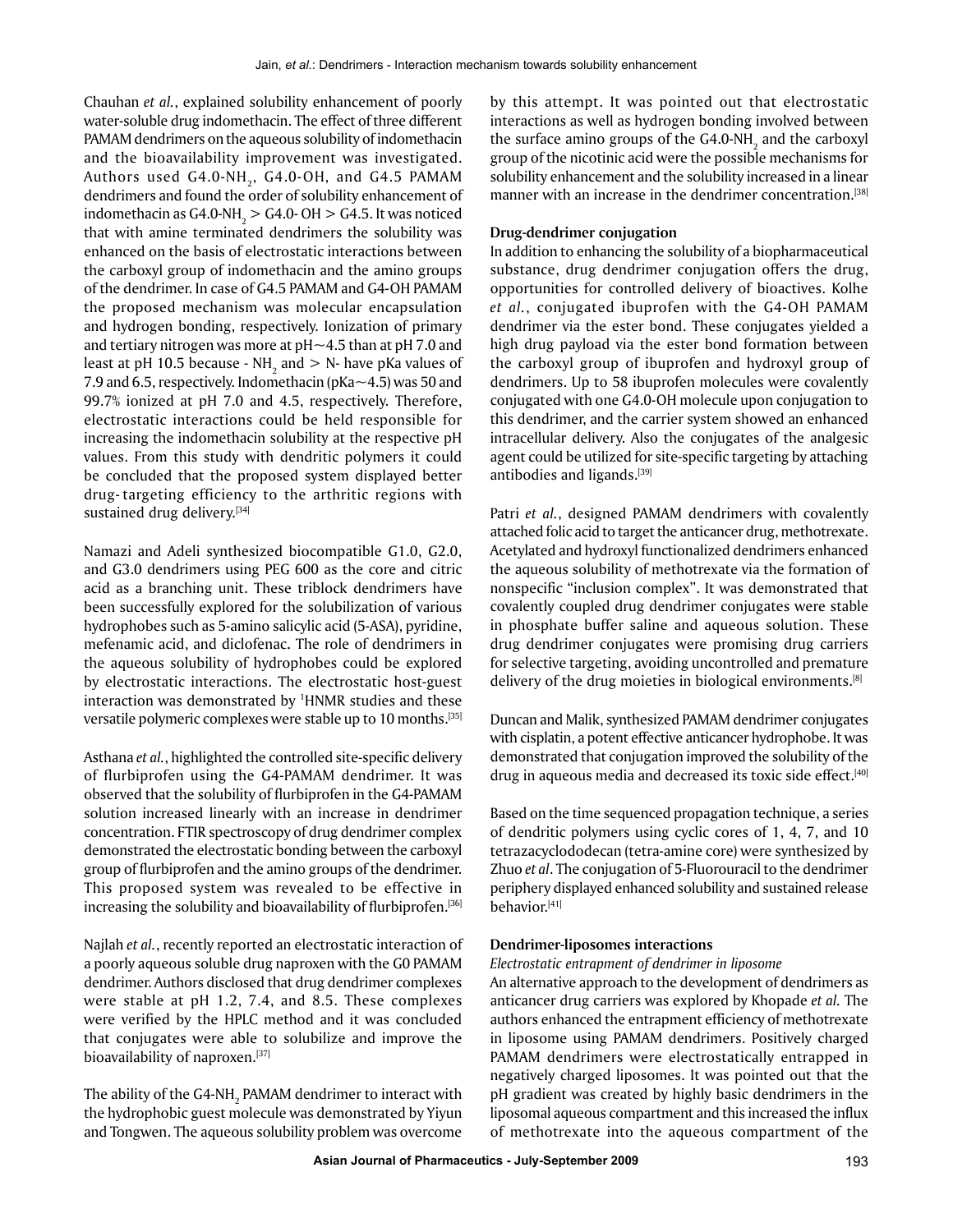liposome. This interaction showed increased solubility of the water-insoluble drug, methotrexate, and led to an improved entrapment efficiency of the liposomes.<sup>[42]</sup>

#### *Hydrophobic interaction of dendrimer-liposomes*

Purohit *et al.*, synthesized partial dendrimers or dendrons (dendrimers having no branching core) and studied the interaction mechanisms with three different types of liposomes, namely, positive, negative, and neutral charges. Interaction / entrapment efficiency of partial dendrimers was maximum in the neutrally charged liposome, followed by the negative and positive charged liposomes. It was noticed that the possible mechanism of the interaction might be a hydrophobic interaction between the partial dendrimers and liposomes<sup>[43]</sup> [Figure 3].

#### **Dendriosomes-drug interaction**

Novel types of dendrons were created by stepwise solid-phase peptide synthesis, by Al-Jamal *et al*. These novel dendrons self assembled in water, forming vesicular structures and were termed as 'dendriosomes'. Cholesterol-free dendriosomes had higher entrapment efficiency as compared to dendriosomes with cholesterol. It was thought to be simply due to reduced drug accumulation at the dendron sites in the bilayers as a consequence of dendron replacements, since it was a potential site for electrostatic interaction or H-bonding, with cholesterol.<sup>[44]</sup>

#### **Influence of dendritic architecture on solubility**

With increase in the generation of dendrimers, there is an increase in void spaces within the core and hence the capability to encapsulate the drug molecules is enhanced. The solubilization or encapsulation of bioactives within the dendrimers and their controlled release is a phenomenon that depends on dendritic architecture [Figure 4, Table 2]. Effect of dendritic architecture on the solubility enhancement and controlled release of paclitaxel was investigated by Ooya *et al.* They synthesized the ethylene glycol-based, star-shaped dendrimers. The solubility of paclitaxel in 3.0 G, 4.0 G, and 5.0 G polyglycol dendrimers at a concentration of 10% w/w



**Figure 3:** Dendrimer encapsulated within the liposome

increased by 270, 370, and 430-folds, respectively. Star shaped poly oligo ethylene glycol methyl-acrylate (OEGPA) enhanced the aqueous solubility of paclitaxel by 130-folds. Hence it was clearly observed that 3.0G, 4.0G, and 5.0G dendrimers were more effective than graft and star-shaped draft polymers. This difference in the paclitaxel solubility was due to the influence of the density of ethylene glycol chains. The release trend of solubilized paclitaxel was strongly dependent on the dendrimer generation, being highest for 5.0G and lowest for 3.0G polyglycerol dendrimers. On account of more solubilization capacity of 5.0G as compared to  $3.0$  G, the highest release rate was achieved.<sup>[45]</sup>

#### **Encapsulation of drug within PEgylated dendrimers**

Modification of terminal functionalities of dendrimers with biocompatible polymers like PEG has been explored for solubilization and safe drug delivery [Figure 5]. Kojima *et al.*, prepared various formulations of water-soluble G-3 and G-4 PAMAM dendrimers coated with PEG, having different molecular weights (550 Da to 2000 Da). Methotrexate and adriamycin were successfully encapsulated in PEGylated dendrimers. It was found that the arm length of PEG on dendrimers influenced the solubility enhancement of methotrexate and adriamycin. Methotrexate molecules were encapsulated electrostatically by the acid-base reaction, while adriamycin molecules were complexed with polyethyleneglycol-monoethyl ether (MPEG) PAMAM dendrimers. *In vitro* studies showed sustained release of methotrexate from a dendritic carrier. Moreover, encapsulation ability increased with an increase in the dendrimer generation and molecular weight of PEG.[46]

Bhadra *et al.*, designed a peptide-based new class of PAMAM dendrimers for safe and effective delivery of 5-flurouracil. G4-NH2 PAMAM dendrimers were PEGylated using MPEG-5000, and it was found that PEGylated dendrimers increased the drug loading capacity 12-folds. PEGylated Peptide-based dendritic nanocontainers displayed that they significantly increased the solubility of 5-fluorouracil

| Table 2: Solubility enhancement of hydrophobes by |  |
|---------------------------------------------------|--|
| various dendritic systems                         |  |

| <b>Dendritic</b><br>sysetm                | <b>Hydrophobe</b> | Fold        | <b>References</b>               |
|-------------------------------------------|-------------------|-------------|---------------------------------|
| Dendritic<br>micelle                      | Naphthalene       | 4           | Newkome<br>et al., 1991         |
| <b>PAMAM</b>                              | Propranolol       | 106         | D'Emanuele<br>et al., 2004      |
| <b>PAMAM</b>                              | Pyrene            | 10          | <b>Pistilis</b><br>et al., 1997 |
| Mannosylated<br>PPI                       | Rifampcin         | 2           | Kumar<br><i>et al., 2006</i>    |
| Polygycerol<br>G-3, G-4, G-5<br>dendrimer | Paclitaxel        | 270.370.430 | Oova<br>et al., 2003            |
| <b>PAMAM</b>                              | Flurbiprofen      | 268         | Asthana<br>et al., 2005         |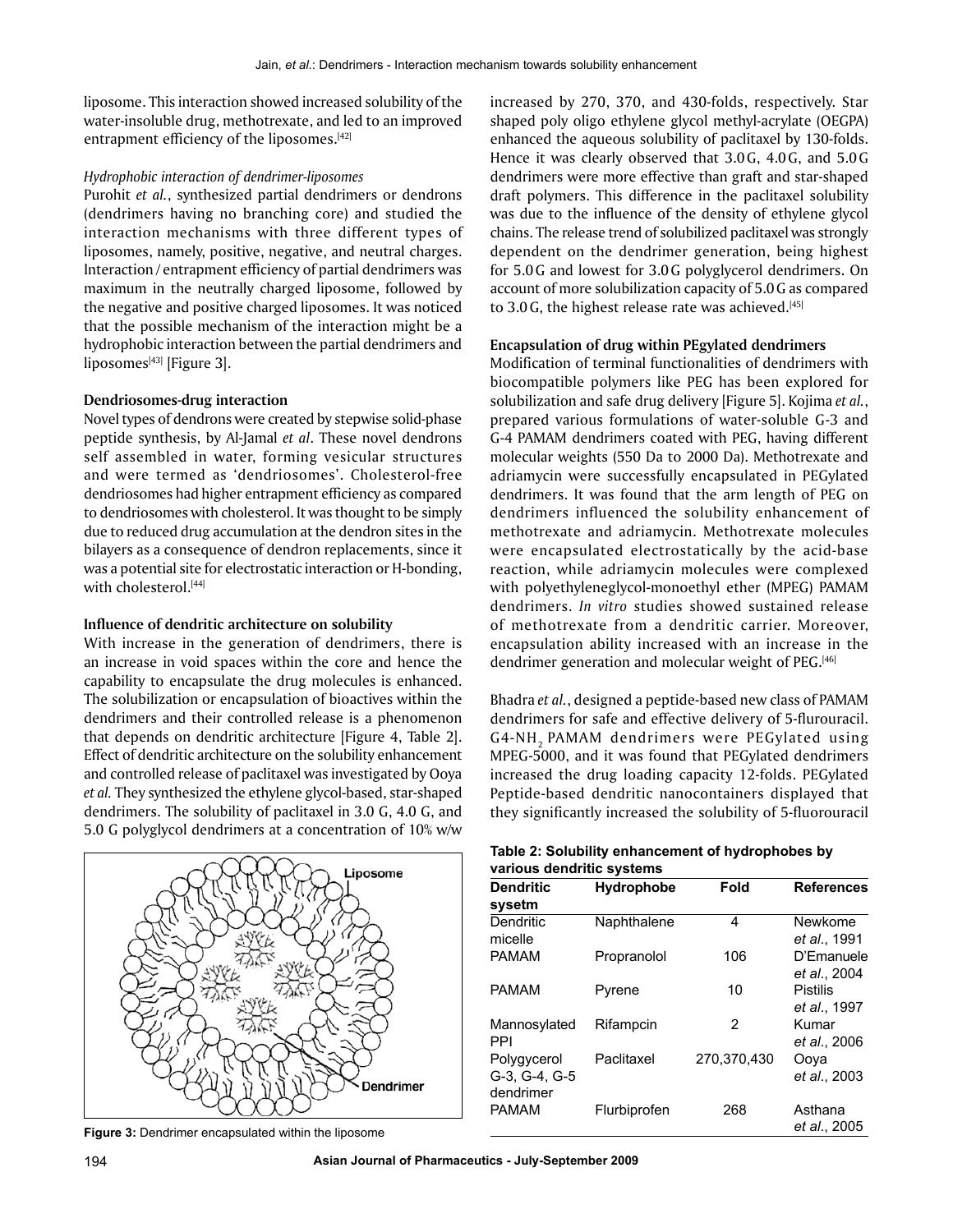





**Figure 5:** Pegylated dendrimer

and reduced the hemolytic toxicity as compared to simple dendrimers.[47]

# **CONCLUSION**

The hydrophobic nature of any therapeutic moiety imposes a constraint in achieving the required bioavailability and has always been a matter of concern in the development of a new chemical entity. A number of drug delivery vehicles such as CDs, microemulsions, micelles, invert micelles, and so on, have been studied to overcome problems related to solubility of therapeutic substances. However, neither of them are predicted to be a very satisfactory tool in achieving the desired objective. Since the last decade dendrimers have emerged as promising tool for drug delivery. A variety of dendrimers in their original and modified form have been studied successfully to increase the solubility of hydrophobes. However, there is a need for further investigation on the effect of pH, temperature, and generation of dendrimers upon solubility of bioactives. Although a number of interaction mechanisms have been reported for solubilization of bioactives in dendritic cavities,

this area still needs rigorous studies. Increased solubilization only matters when there is a subsequent enhancement of the bioavailability of bioactives at the desired site. Thus the potential of dendrimers in navigating the therapeutic moiety to the desired site and delivering the therapeutic payload at the target epitopes is also one area that is yet to be optimized.

## **ACKNOWLEDGeMENT**

The authors acknowledge Prof. N.K. Jain for his esteemed guidance and AICTE for providing JRF.

# **REFERENCES**

- 1. Martin A, Bustamante P, Chun AH. States of Matter. 4<sup>th</sup> ed. Vol. 1. Maryland: Lippincott Williams and Wilkins; 200. p., 21-3.
- 2. Khalil SA, Abdallah OY, Moustafa MA. The use of solubility parameter as an index of drug activity Canadian J Pharm Sci. 1976;121-6.
- 3. Khalil SA, Martin AN. Drug transport through model membrane and its correlation solubility parameters. J Pharm Sci. 1967;56:1225-33.
- 4. Adjei A, Newburger J, Stavchansky S, Martin A. Membrane solubility parameter and *in-situ* release of theophylline. J Pharm Sci 1984;73:742-5.
- 5. Beezer AE, King AS, Martin IK, Mitchel JC, Twyman LJ, Wain CF. Dendrimers as potential drug carriers; encapsulation of acidic hydrophobes within water soluble PAMAM dendrimers. Tetrahedron 2003;59:3873-80.
- 6. Park KM, Lee MK, Hwang KJ, Kim CK. Phospholipid based microemulsions of flurbiprofen by the spontaneous emulsification process. J Pharm Sci 1999;183:145-54.
- 7. Tomalia DA, Baker H, Dewald JR, Hall M, Kallos G, Martin S, *et al*. A new class of polymers: Starburst-dendritic macromolecules. Polymer Journal 1985;17:117-32.
- 8. Patri AK, Kukowska-Latallo JF, Baker JR Jr. Targeted drug delivery with dendrimers: Comparison of the releaser kinetics of covalently conjugated drug and non-covalent drug inclusion complex. Adv Drug Deliv Rev 2005;57:2203-14.
- 9. Liu M, Kono K, Frechet JM. Water soluble dendritic unimolecular micelles: Their potential as drug delivery agents. J Control Release 2000;65:121-31.
- 10. Zeng F, Zimmerman SC. Dendrimers in Supramolecular Chemistry: From Molecular Recognition to Self-Assembly. Chem Rev 1997;97:1681-712.
- 11. Jain NK, Khopade AJ. Controlled and Novel Drug Delivery. 1st ed. New Delhi: CBS Publishers and Distributors; 2001. p. 361-75.